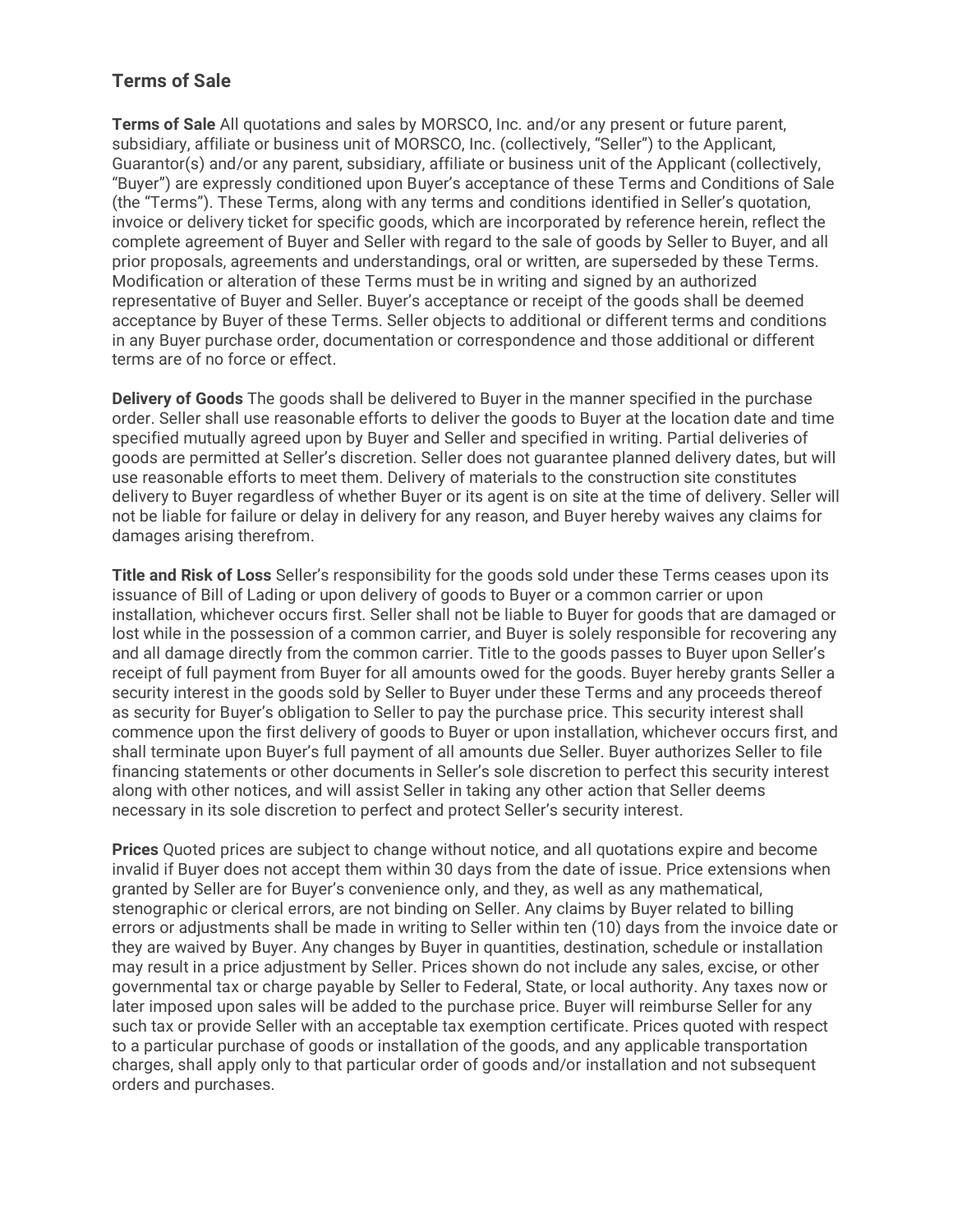**Payment** Buyer shall pay Seller in full for all goods within thirty (30) days of the date Buyer takes receipt of the goods unless stated otherwise on the invoice. Payment shall be in the form of cash, check or wire transfer. Retainage shall not apply, and Buyer shall not hold back any retainage from Seller, even if retainage is part of any contract between Buyer and any other party. Payment is not contingent on Buyer's ability to collect or obtain funds from any other party. Buyer consents to Seller's presentment of and request for payment of any check or other payment order issued to Seller by Buyer by any commercially reasonable electronic means in accordance with applicable provision of the Uniform Commercial Code, and Buyer further authorizes any bank or other financial institution on which any such order is drawn or through which such order is payable to make payment pursuant to such order directly to Seller or for credit to Seller's account by electronic funds transfer. If Buyer fails to make any payment to Seller when due, Buyer's entire account(s) with Seller shall become immediately due and payable and Seller may suspend further performance under any order with Buyer. Seller may repossess and remove any materials sold to Buyer where payment is outstanding, without notice or demand. Notwithstanding anything stated therein to the contrary, any lien waiver or release executed by Seller related to the goods sold under these Terms shall only be effective to the extent payment is received, paid by the drawee bank, and not avoidable as a bankruptcy preference. Seller may apply Buyer's payment against any open charges within Seller's sole discretion. Seller may exercise setoff or recoupment to apply to or satisfy Buyer's outstanding debt. Buyer shall have no right of setoff hereunder, the same being expressly waived hereby. Buyer agrees to pay Seller on past due accounts a monthly interest charge equal to the maximum interest charge permitted to be charged by the law governing the account between Buyer and Seller. Buyer and Seller further agree that, where required by law to specify such rate, a rate of one and one-half percent (1.5%) per month shall apply. The interest shall continue to accrue after Seller receives a judgment against Buyer at the highest rate allowable by law then in effect. At no time will interest be charged at a rate higher than the maximum rate allowable by law in the State where suit is brought. Buyer agrees to pay Seller all costs and expenses of collection, suit, arbitration or other legal action, including all actual attorneys and paralegal fees, incurred pre-suit, through trial, on appeal, or in any administrative proceedings, mediations or arbitrations brought as a result of the commercial relationship between them. In any jurisdiction where a stated rate is required, reasonable attorney's fees shall be 15% of the outstanding balance.

**Trust** Buyer agrees that all funds owed to or received by Buyer from any source, resulting from the labor or material supplied by Seller shall be held in trust for the benefit of Seller. Buyer agrees to promptly pay to Seller all such funds. Upon request, Buyer shall irrevocably assign to Seller its account receivable from anyone to the extent that such is resulting from the labor or materials supplied by Seller.

**Credit Terms** Issuance of any credit by Seller to Buyer shall be subject to the approval of Seller's credit department in its sole discretion. If Seller determines in its sole discretion that Buyer's financial responsibility is unsatisfactory, or becomes impaired, or if Buyer fails to make any payment for any goods purchased from seller when due, then Seller may postpone or decline to make any shipments except upon receipt of satisfactory security or payment of cash in advance of shipment, or Seller may cancel any or all contracts with Buyer or any portion thereof. If Buyer fails to comply with these Terms, or Buyer's credit becomes unsatisfactory in Seller's sole discretion, Seller reserves the right to terminate or restrict Seller's credit on any order upon notice to Buyer. Buyer certifies that it is solvent and that it will immediately advise Seller if it becomes insolvent. Buyer agrees to send Seller written notice of any changes in the form of ownership of Buyer's business within five days of such changes.

**Unavoidable Forces** Seller shall not be liable for delay, damage or default in delivery resulting from any cause beyond Seller's reasonable control ("Unavoidable Forces"), including but not limited to, governmental action, terrorism, strikes, or other labor troubles, fire, damage of destruction of goods, manufacturer's shortages, damage of goods by shipping agents or carriers, inability to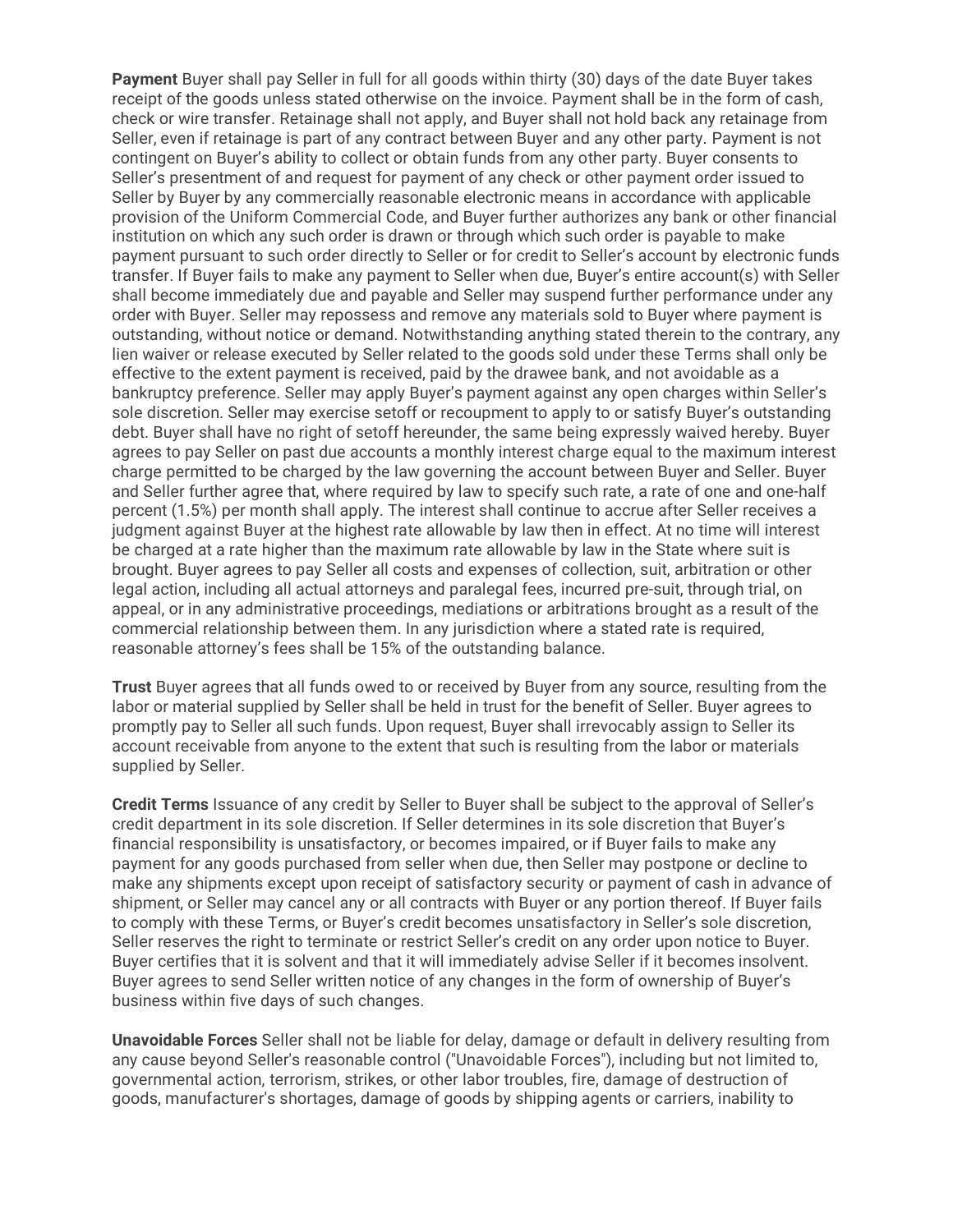obtain materials, fuels, or supplies, weather events, floods or other so-called acts of God, or any other event interfering with the production, supply, transportation, or consumption of the goods being sold, or with the supply or consumption of any raw materials or labor used in connection with the goods. Upon occurrence of an Unavoidable Force, the time for Seller's performance shall be extended reasonably, the purchase price shall be adjusted for any increased costs to Seller resulting therefrom, and Buyer shall not be entitled to any other remedy.

**Seller's Interpretation of Buyer's Plans** Seller assumes no responsibility whatsoever for Seller's interpretation of plans or specifications provided by Buyer. Any interpretation of plans or specifications provided by Buyer to Seller for the purpose of purchases or bids are for the Buyer's convenience only, and Seller shall have no liability for quantities or materials arising from those interpretations. Buyer shall rely solely on final approval of the plans or specifications by architects, engineers, or other third parties, and not on Seller's interpretation.

**Disclaimer of Warranties** For any goods that are not manufactured by Seller, Buyer shall be entitled to any manufacturer's warranty that the manufacturer provides to Seller for said goods, but only to the extent and in the same manner as the manufacturer's warranty extends to Seller. **SELLER DISCLAIMS ANY AND ALL OTHER WARRANTIES WITH REGARD TO THE GOODS OR WORKMANSHIP, EXPRESS OR IMPLIED, INCLUDING BUT NOT LIMITED TO ANY WARRANTY OF MERCHANTABILITY, FITNESS FOR ANY PARTICULAR PURPOSE, WORKMANSHIP, DESIGN, HABITABILITY OR NON-INFRINGEMENT OF ANY THIRD PARTY'S PROPRIETARY RIGHTS OR ANY WARANTIES ARISING BY OPERATION OF LAW, STATUTE OR OTHERWISE, OR IMPLIED BY INDUSTRY OR TRADE CUSTOM, COURSE OF DEALINGS BETWEEN THE PARTIES OR OTHERWISE. BUYER'S SOLE AND EXCLUSIVE WARRANTY FOR ANY GOODS OR WORKMANSHIP SOLD UNDER THESE TERMS IS ANY WARRANTY PROVIDED BY THE MANUFACTURER OF THE GOODS. SELLER'S LIABILITY AND BUYER'S SOLE AND EXCLUSIVE REMEDY FOR ANY CAUSE OF ACTION, INCLUDING, WITHOUT LIMITATION, CLAIMS IN WARRANTY, CONTRACT, NEGLIGENCE, INDEMNITY, STRICT LIABILITY OR OTHERWISE, ARISING OUT OF OR CONNECTED WITH THESE TERMS IS EXPRESSLY LIMITED TO REPAIR OR REPLACEMENT OF NON-CONFORMING MATERIALS OR, AT SELLER'S SOLE OPTION, PAYMENT NOT TO EXCEED THE PURCHASE PRICE OF THE MATERIALS OR WORKMANSHIP FOR WHICH DAMAGES ARE CLAIMED. SELLER SHALL NOT BE LIABLE TO BUYER OR ANY OTHER PERSON OR ENTITY FOR ANY INDIRECT, LIQUIDATED, PUNITIVE, SPECIAL, INCIDENTAL OR CONSEQUENTIAL DAMAGES, WHETHER ARISING OUT OF BREACH OF WARRANTY, BREACH OF CONTRACT, NEGLIGENCE, INDEMNITY, STRICT LIABILITY OR OTHERWISE. SELLER'S LIABILITY, IF ANY, SHALL BE LIMITED TO THE NET SALES PRICE ACTUALLY RECEIVED BY SELLER FOR THE GOODS OF WORKMANSHIP. ALL CLAIMS BY BUYER AGAINST SELLER MUST BE BROUGHT WITHIN ONE YEAR OF DELIVERY OF THE GOODS TO BUYER OR INSTALLATION OF THE GOODS, WHICHEVER OCCURS FIRST, OR THEY SHALL BE DEEMED WAIVED.**

**Orders** Buyer specifically authorizes any of its employees and agents to purchase materials under these Terms, pick up materials, and sign for, deliver and receive ordered materials and invoices and delivery tickets for said materials and agrees to be bound by these Terms.

**Returns** Seller shall give no credit for goods returned by Buyer without Seller's prior written authorization. All returns are subject to a restocking charge. Any returns for credit must be clean, unused and undamaged with original packaging and all original parts. No claims for shortage of goods or damage to goods shall be allowed unless Buyer, within five (5) days after receipt of shipment, gives Seller written notice of the claim for shortage or damage with a full description of the alleged shortage or damage.